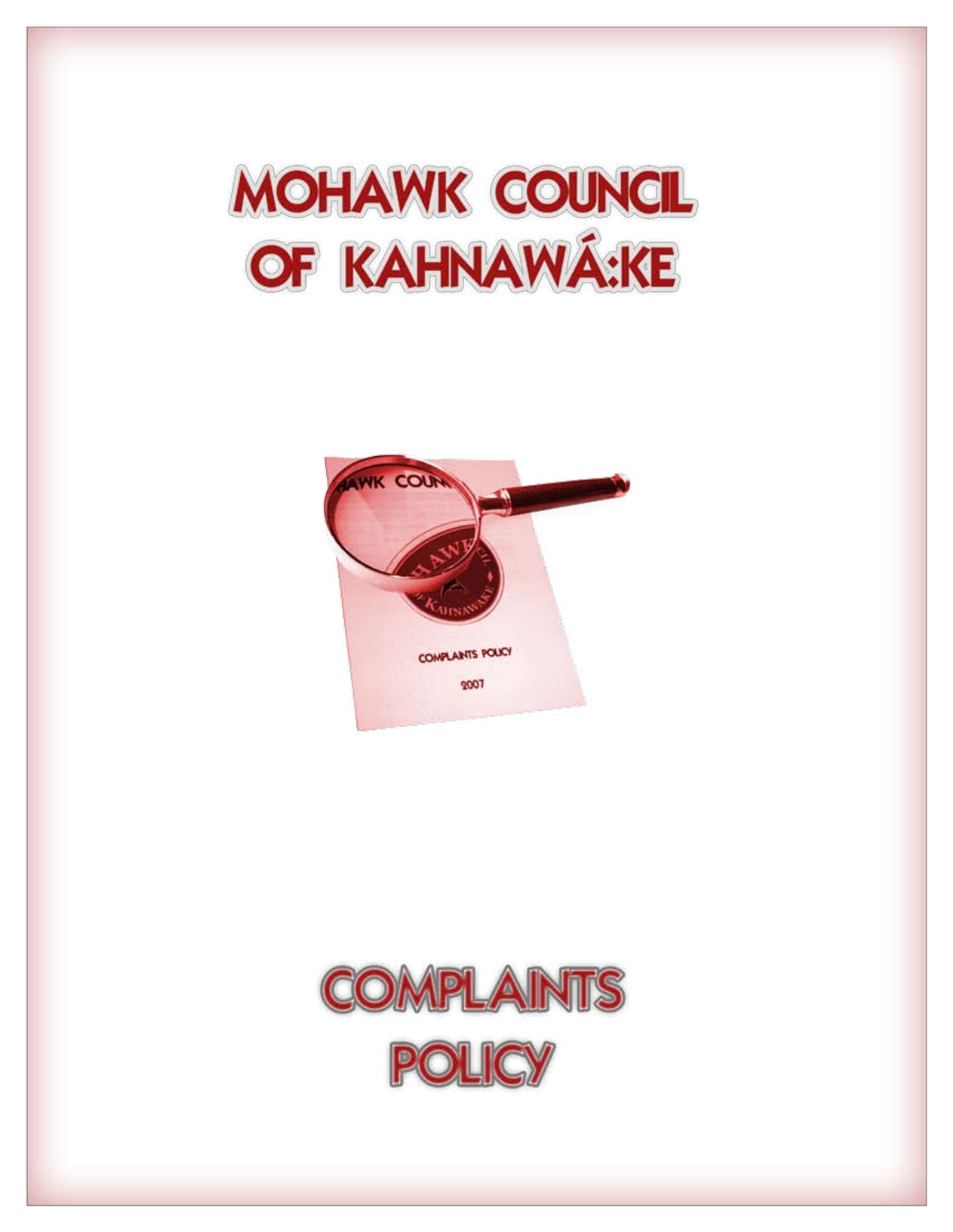# **MCK COMPLAINTS POLICY**

# **Preamble**

The Mohawk Council of Kahnawá:ke (hereinafter the "MCK") is an institution that strives to achieve its objectives, and that meets or exceeds the community's standards of quality, integrity and effectiveness. The MCK is concerned with institutional integrity and with performance, consistent with MCK standards and policies.

The Mohawk Council of Kahnawá:ke is committed to providing high quality services to the community and to ensuring that its clientele is treated fairly, courteously and with respect.

As such, the MCK has adopted a policy and procedure that ensures that complaints from clients are addressed and responded to in a prompt, efficient and fair manner.

The intent of this policy is to resolve conflicts and/or complaints at an operational and administrative level.

This policy reflects an internal organizational process and is designed to resolve conflicts and/ or complaints from within. However, should conflicts and/or complaints not be resolved, the pursuit of Alternative Dispute Resolution through the Court of Kahnawá:ke or, in future, through a community Ombudsman, are available options to the client following the internal organizational process.

## **Nature of Complaints**

A client of the Mohawk Council of Kahnawake has the right to lodge complaints regarding various matters.

- $\triangleright$  Client complaints may be in reference to a particular action or behavior of a staff member.
- Client complaints may be in reference to a particular action or behavior of a Council member.
- $\triangleright$  Client may lodge complaints with reference to the quality of services supplied by the MCK and its employees.
- $\triangleright$  Complaints or grievances by clients may also be lodged with regards to decisions made by the various departments, committees, directors and/or Council table.

The MCK does not consider complaints concerning the personal lives of MCK employees or Council members, unless they contravene the MCK Administration Manual/Personnel Policy. If the complainant has instituted litigation against the MCK, no action will be taken by the MCK while the matter is under judicial consideration.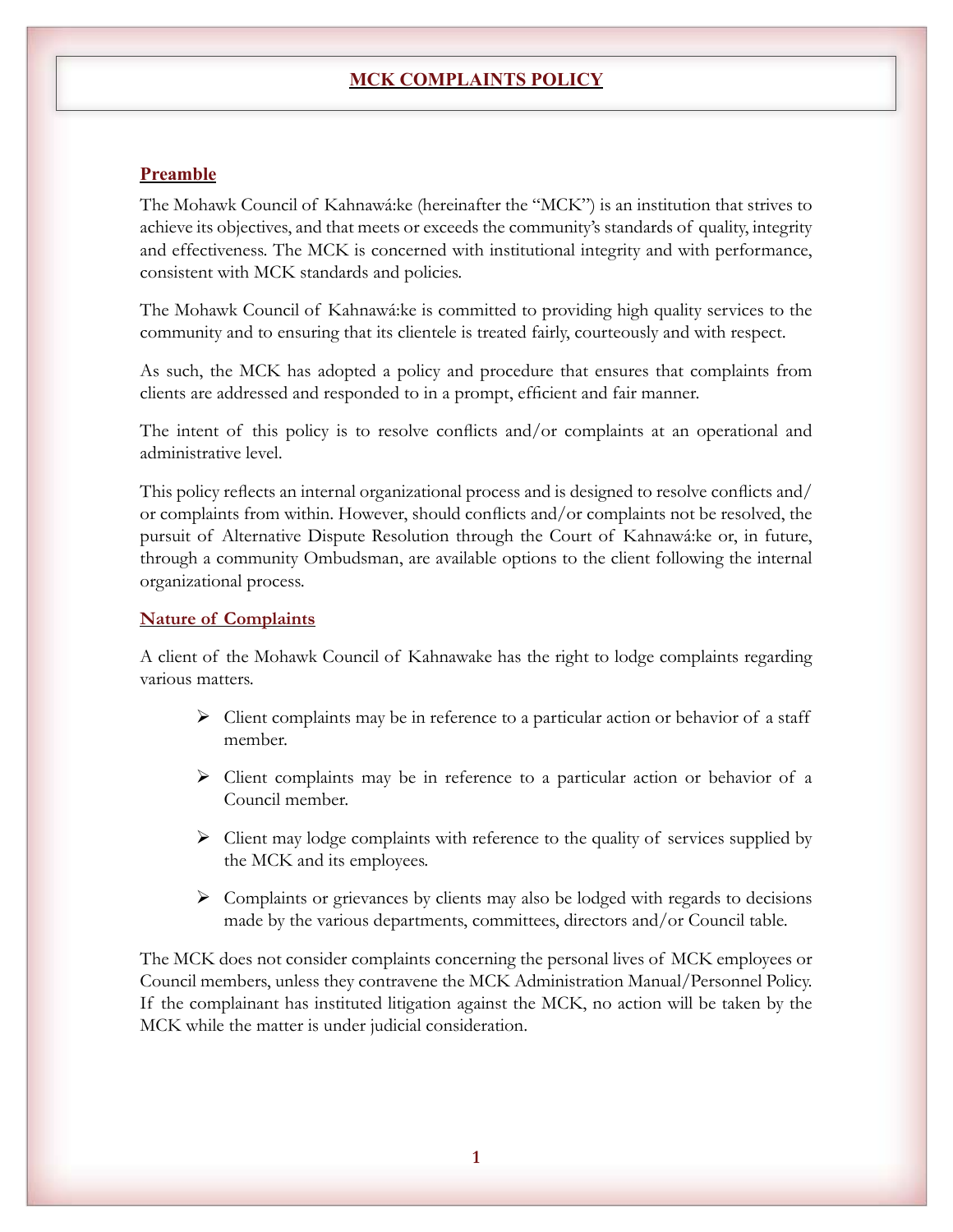### **Complaints Procedure**

The Executive Director's Office of the MCK acts as the coordinator/monitor and, in certain circumstances, acts as the investigator over client complaints.

It is the responsibility of the Executive Director's Office to ensure that complaints are addressed and reviewed in a prompt, efficient and fair manner. When necessary, the Executive Director's Office will take the necessary steps to ensure that solutions are sought and remedies are implemented to rectify a situation and ensure non-recurrence.

Complaints are considered when made in writing and the complainant is clearly identified. If the complainant prefers, complaint can be given verbally. In such instances, the complainant will be asked to sign a statement that summarizes their complaint. The complainant should also demonstrate that a serious effort has been made to resolve the situation.

When the MCK receives a complaint from a client, it is forwarded to the Executive Director or the Associate Executive Director, who reviews the information to determine if it is relevant to the compliance of MCK standards. At all times, the MCK reserves the right to request information of a department and to interview employees for purposes of fact-finding.

#### **Filing a Complaint**:

1. A complaint may be submitted by mail, fax or e-mail at:

Mohawk Council of Kahnawá:ke P.O. Box 720 Kahnawá:ke Mohawk Territory J0L 1B0 Attention: Executive Director's Office

Fax: (450) 638-5958 E-mail: [Complaints@mck.ca](mailto:Complaints@mck.ca)

Alternatively, a complaint may be submitted in person to the Executive Assistant to the Executive Director's Office, either in writing or verbally. If the complaint is given verbally, the complainant will be asked to sign a summary of the complaint.

2. A written complaint or a signed summary should include the following information:

 $\triangleright$  State the complaint in the clearest possible terms, and outline the desired remedy.

 $\triangleright$  Provide a clear description of the evidence upon which the complaint is based.

 $\triangleright$  The complainant should demonstrate that all remedies available at an individual or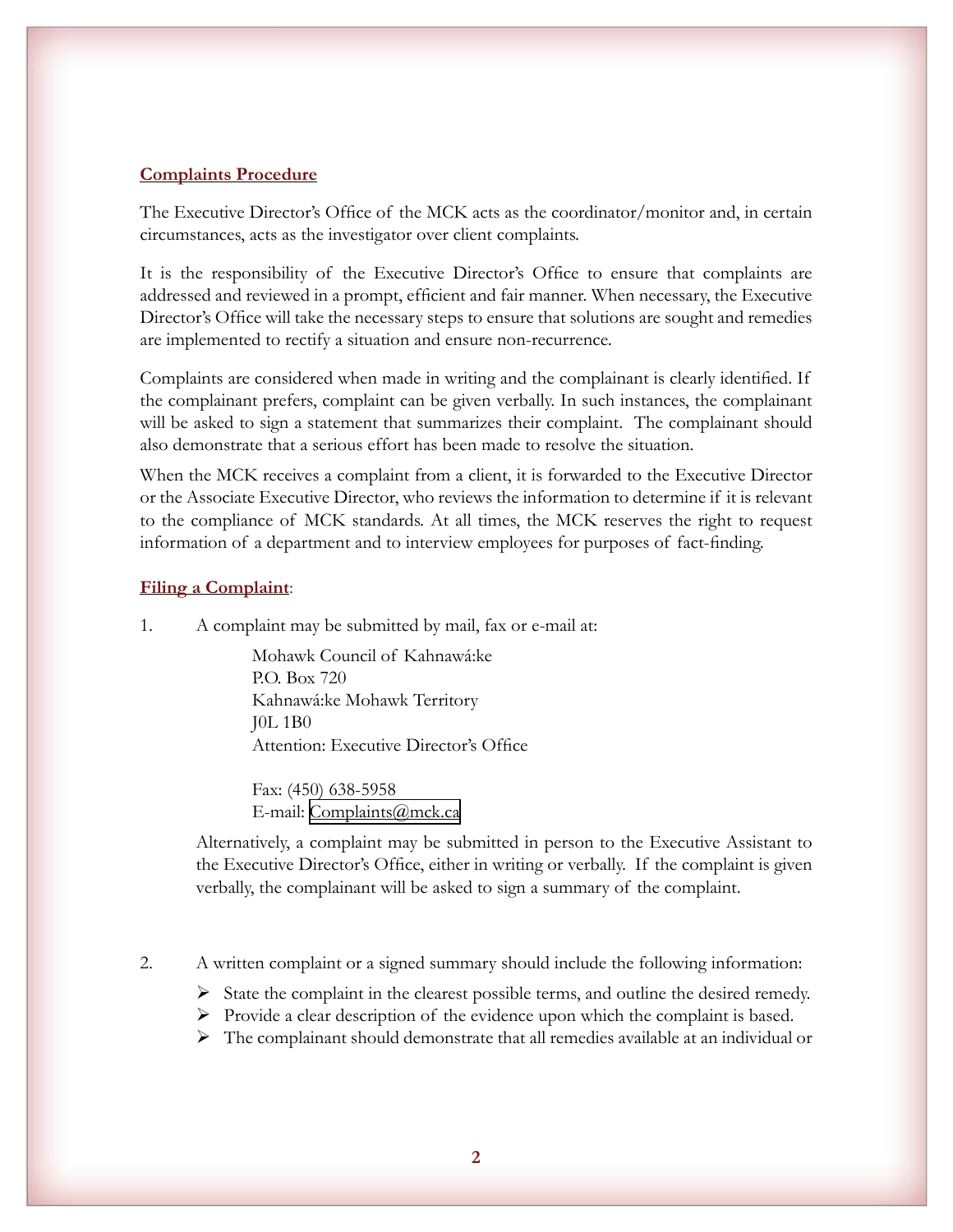departmental level have been exhausted. The complainant should describe what has been done in this regard.

- $\triangleright$  Attest that the information contained in the complaint is true to the best of the complainant's knowledge and is not under litigation.
- $\triangleright$  Acknowledge awareness that the Executive Director/Associate Executive Director or delegate may send copies of the complaint to relevant parties through the course of an investigation.
- The complainant must be clearly identified, provide contact information, and sign the complaint (unless e-mailed). If the complaint is received by e-mail, the complainant will be requested to provide a signed copy.
- 3. Upon receipt of a complaint in accordance with the standards outlined above, the Executive Director/Associate Executive Director will confirm receipt within three (3) business days and provide the complainant with a copy of the present policy.
- 4. If the complaint is regarding the actions and behaviors of a Council member or a decision made by the Council table, the complaint will be directed to the attention of the Office of the Grand Chief for follow up. If the complaint is with reference to the MCK organization such as employee behavior, actions or service delivery, the Executive Director/Associate Executive Director will continue the follow up.
- 5. The Executive Director/Associate Executive Director or the Finance, Administration & Operations Committee as the case may be, will decide whether the complaint is valid or not. If it is not considered valid, the complainant will be advised of such at this stage, and the complaint will be deemed closed. If the complaint is considered valid, the Executive Director/Associate Executive Director or the Finance, Administration & Operations Committee as the case may be, maintains responsibility to ensure that the issue is addressed in accordance with the present policy.
- 6. All complaints will be reviewed in a confidential manner.
- 7. Upon the conclusion of an investigation, the Executive Director/Associate Executive Director or the Finance, Administration & Operations Committee will disclose the results of the investigation to the complainant and the party subject of the complaint, with the exception of any information whose disclosure is prohibited by law.
- 8. The Executive Director shall coordinate the review if the subject of the complaint includes the Associate Executive Director.
- 9. The Chairman of Finance, Administration & Operations Committee shall coordinate the review if the subject of the complaint includes the Executive Director.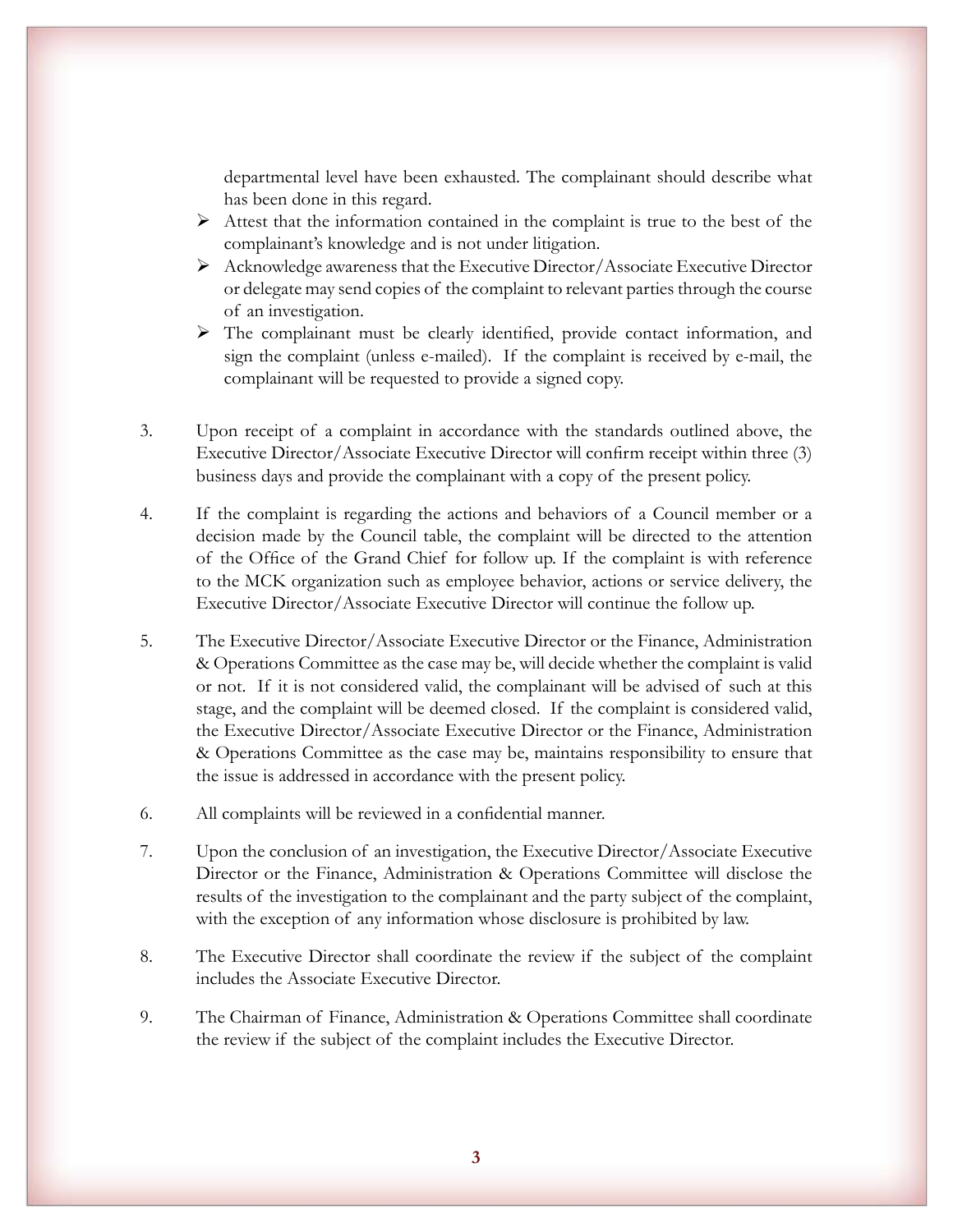- 10. Chief and Council, excluding those implicated, shall coordinate the review if the subject of the complaint is the Finance, Administration & Operations Committee, or a member of the Finance, Administration & Operations Committee, excluding the Executive Director.
- 11. With the exception of a complaint regarding the Executive Director, the Finance, Administration & Operations Committee or Chief and Council, a final level of appeal rests with the Finance, Administration & Operations Committee of the Mohawk Council of Kahnawake.

## **Reviewing the Complaint**

- 1. Depending on the nature of the complaint, the Executive Director/Associate Executive Director may retain the review directly or refer the complaint to the Manager, Unit Director or Finance, Administration & Operations Committee for review and investigation. In either case, the Executive Director/Associate Executive Director is responsible to monitor the proceedings. The person assigned to investigate will also provide notice of the complaint and a copy of the present MCK policy to the person or department that is the subject of the complaint, unless such notice would jeopardize the investigation.
- 2. The Lead Council Portfolio Chief will be notified of the complaint and kept abreast of the process. If necessary, the Lead Council Portfolio Chief may be requested to participate in the review.
- 3. The person assigned to investigate will conduct the investigation within ten (10) working days of the complaint. The person assigned to investigate will prepare a summary of findings, recommendations and a final course of action (hereinafter the "investigation package"), to be submitted to the Executive Director/Associate Executive Director or to the Finance, Administration & Operations Committee, as the case may be. The person subject of the complaint will have an opportunity to respond to the allegations before the conclusion of the investigation.
- 4. Within five (5) days of receipt of the investigation package, the Executive Director/ Associate Executive Director or to the Finance, Administration & Operations Committee, as the case may be, will respond to the complainant. The Executive Director/Associate Executive Director or to the Finance, Administration & Operations Committee, as the case may be, will advise the complainant of the next possible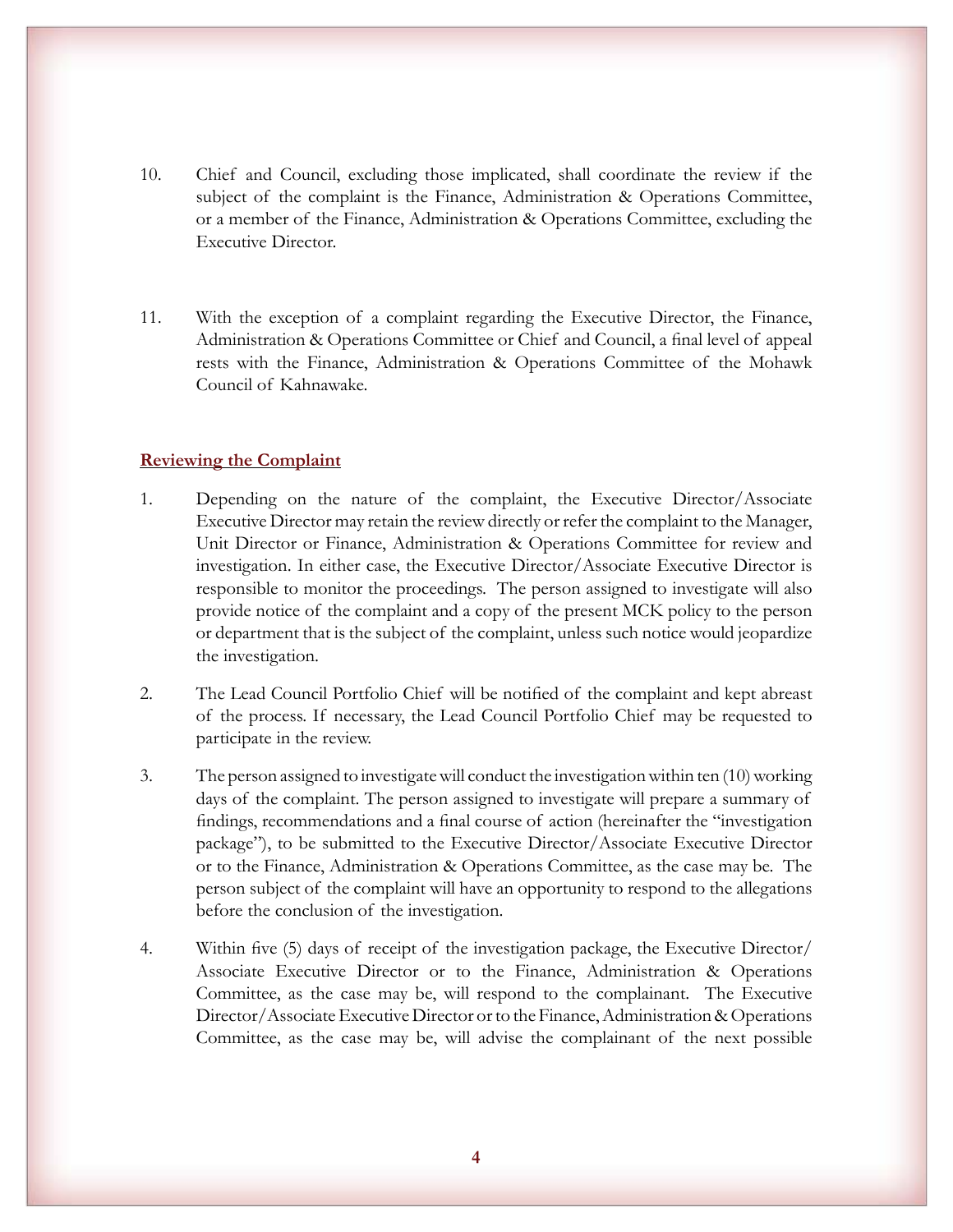course of action in the event the complainant is not satisfied with the outcome of the complaint. The person subject of the complaint will also be notified of the outcome and any remedies that may be applied. Any disciplinary action will conform to the MCK Administration Manual/Personnel Policy. A copy of the investigation package will be kept in the personnel or department/operations file of the person subject of the complaint.

- 5. In the event the process outlined above cannot be completed within the assigned timeline, the complainant will be notified of such, with an explanation for the delay and a commitment to a new deadline of no longer than five (5) business days after the expiry of the assigned timeline.
- 6. Should the complaint not be addressed by the Executive Director/Associate Executive Director to the satisfaction of the complainant, the last course of action is to submit the complaint to the Finance, Administration & Operations Committee within five (5) working days of receipt of the decision of the Executive Director/Associate Executive Director. The Finance, Administration & Operations Committee will review the investigation and the Executive Director's/Associate Executive Director's decision and will notify the complainant of their decision within five (5) working days. The Finance, Administration & Operations Committee may overturn the decision of the Executive Director/Associate Executive Director.
- 7. The decision of the Finance, Administration & Operations Committee shall be final and without appeal.
- 8. Operational change will be addressed in the case of recurrent complaints from unrelated sources.

## **Complaints Guidelines**

- 1. The MCK shall maintain a file on each written complaint filed. The file must include:
	- $\triangleright$  The name of the person who filed the complaint.
	- $\triangleright$  The date the complaint was received by the MCK.
	- $\triangleright$  The subject matter of the complaint.
	- $\triangleright$  The name of each person contacted in relation to the complaint.
	- $\triangleright$  A summary of the results of the review or investigation of the complaint by the party who investigated it.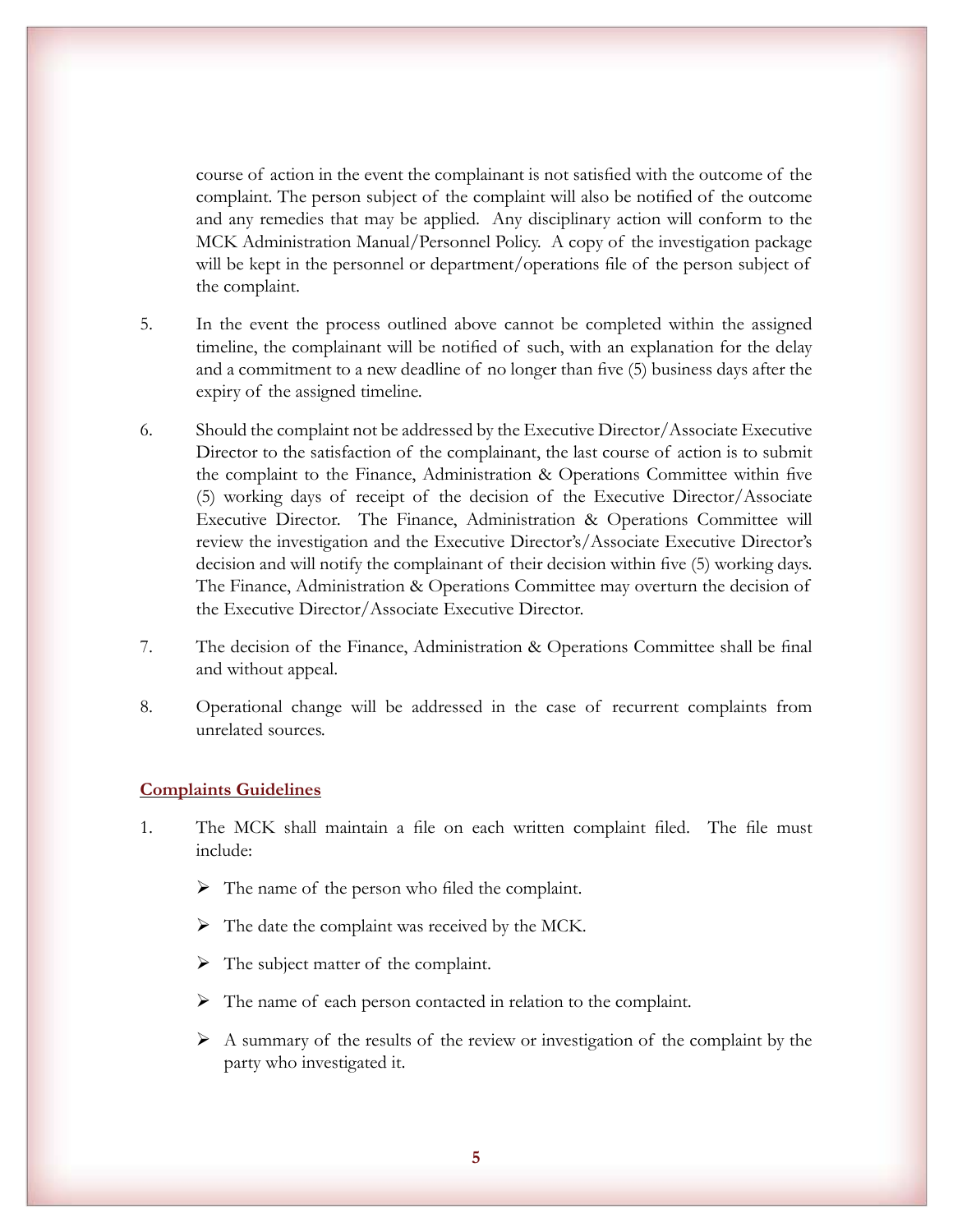- 2. If the MCK finds the complaint to be not within the scope of MCK policies and jurisdiction, the complainant will be so notified. Individual complaints, whether acted upon or not by the MCK, will be retained in MCK files. The complainant will be encouraged to seek a resolution through Sken:nen A'onsonton (Alternative Dispute Resolution), the Communal Arbitration Procedure or the Court of Kahnawá:ke.
- 3. Upon the conclusion of the investigation, the person subject of the complaint will be provided with an opportunity to respond. A written response will be included in the complaint file. The complainant and the person subject of the complaint involved will be notified of the decision. Disciplinary actions taken will conform to the MCK Administration Manual/Personnel Policy.
- 4. The MCK will keep a record of complaints against employees. If a complaint is found to be valid, the investigation package will be kept in the personnel file of the person subject of the complaint. At the time of an employee's annual evaluation, a summary of any complaints lodged during that year will be provided to the employee's supervisor for consideration.
- 5. Once a complaint has been reviewed and a conclusion made, remedies to rectify the situation will be sought and implemented within the MCK structure.